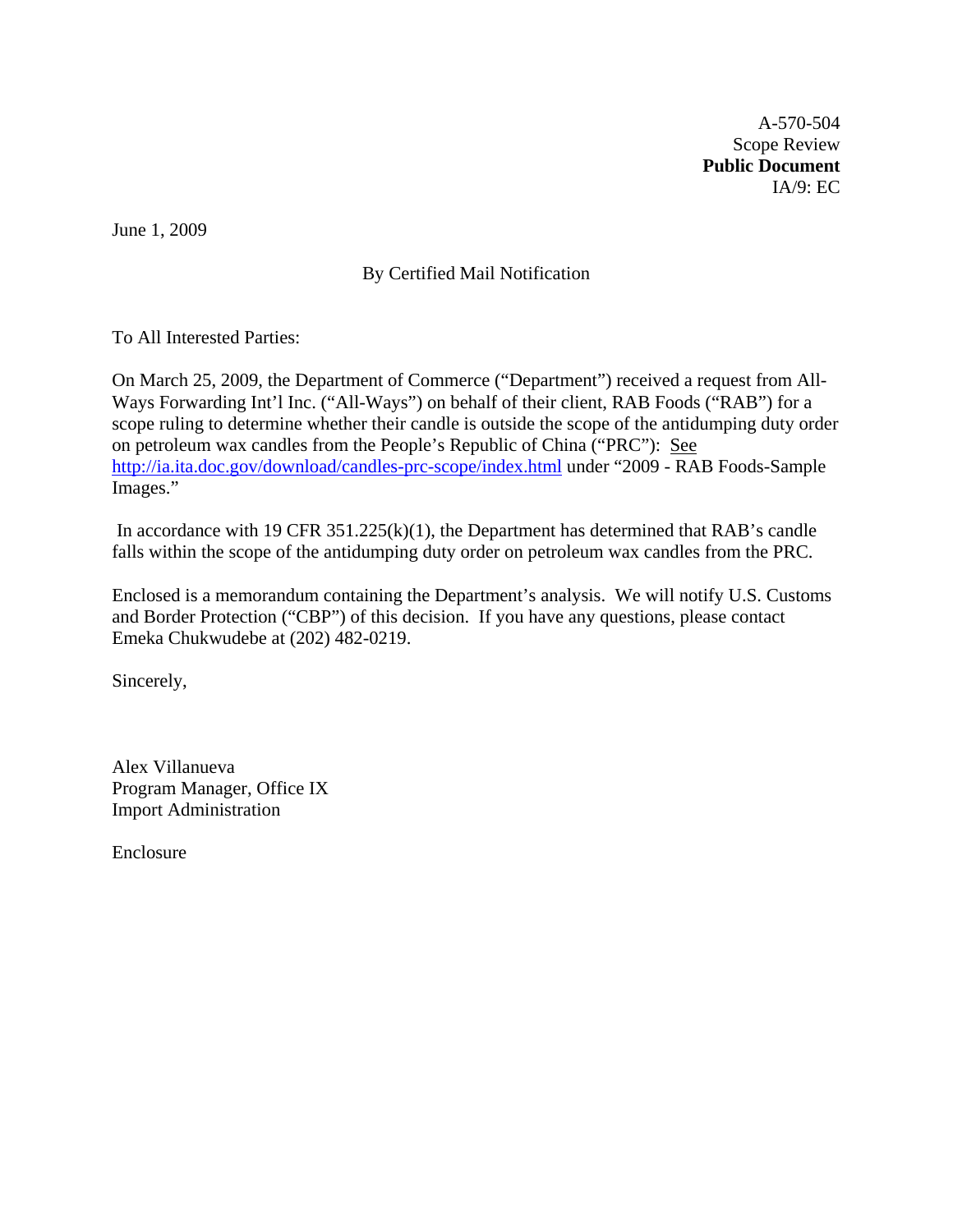A-570-504 Scope Inquiry Public Document  $IA: EC$ 

June 1, 2009

| <b>MEMORANDUM FOR:</b> | John M. Andersen<br><b>Acting Deputy Assistant Secretary</b><br>for Import Administration                           |
|------------------------|---------------------------------------------------------------------------------------------------------------------|
| FROM:                  | James C. Doyle<br>Director, Office 9<br><b>Import Administration</b>                                                |
| <b>SUBJECT:</b>        | Final Scope Ruling: Antidumping Duty Order on Petroleum Wax<br>Candles From the People's Republic of China ("PRC"): |

### **Summary**

On March 25, 2009, the Department of Commerce ("Department") received a request from All-Ways Forwarding Int'l Inc. ("All-Ways") on behalf of their client, RAB Foods ("RAB") for a scope ruling to determine whether their candle is outside the scope of the antidumping duty order on petroleum wax candles from the People's Republic of China ("PRC"): See Antidumping Duty Order: Petroleum Wax Candles from the People's Republic of China, 51 FR 30686 (August 28, 1986) (" $Order$ "). In accordance with 19 CFR 351.225(k)(1), we recommend that the Department determine that RAB's candle falls within the scope of the Order.<sup>[1](#page-1-0)</sup>

## **Background**

On March 25, 2009, the Department received a scope inquiry letter from All-Ways filed on behalf of RAB Foods requesting a scope ruling on a candle described as a "Yahrzeit"<sup>[2](#page-1-1)</sup> candle. The Petitioner, The National Candle Association ("NCA") submitted comments regarding All-Ways' scope request on April 22, 2009. All-Ways filed rebuttal comments on April 28, 2009.

<span id="page-1-0"></span> $<sup>1</sup>$  The Department has developed an internet website that allows interested parties to access prior scope determinations regarding</sup> the Order. This website lists all scope determinations from 1991 to the present. It can be accessed at [http://ia.ita.doc.gov/download/candles-prc-scope/index.html,](http://ia.ita.doc.gov/download/candles-prc-scope/index.html) and will be updated periodically to include newly issued scope determinations.

<span id="page-1-1"></span> $<sup>2</sup>$  All-Ways states that the term "Yahrzeit" translates as "day of memory." The candles are also called memorial or prayer candles.</sup> See letter from All-Ways Forwarding, filed on behalf of RAB Foods requesting a scope ruling, (March 25, 2009).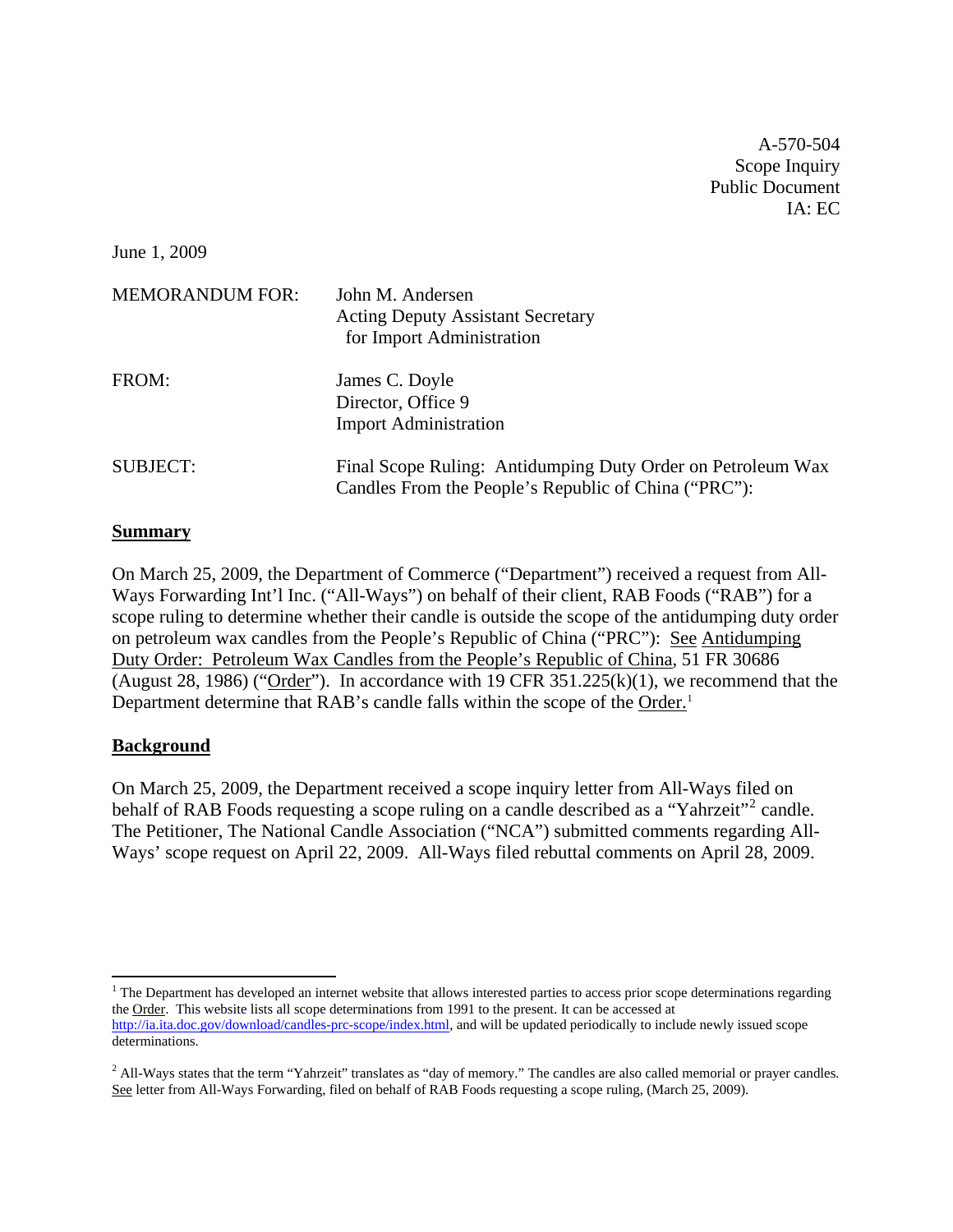## **All-Ways' Scope Request**

All-Ways submitted physical samples of the candle for which it is requesting a scope ruling.<sup>[3](#page-2-0)</sup> All-Ways explains that the candle is a multi-colored paraffin wax Jewish Yahrzeit candle in a clear glass container with an open top. All-Ways further explains that the candle has a religious symbol, the Star of David and the word "Yahrzeit," embossed on top of the candle. All-Ways states that the candle's intended use is at the cemetery for people of the Jewish faith to remember the dearly departed. All-Ways explains that it is customary in the Jewish religion to burn a candle for 24 hours on the anniversary of a death of a loved one. Therefore, All-Ways argues that this candle should not be included within the scope of the Order because the candle is a religious novelty candle and has religious symbols that are clearly visible from multiple angles. Finally, All-Ways references a previously submitted Yahrzeit candle scope ruling filed on behalf of Rokeach Foods<sup>[4](#page-2-1)</sup> stating that their current Yahrzeit candle is different from Rokeach's in that this particular candle has the word "Yahrzeit" embossed in blue on top and the Star of David on top and on the side.

## **Petitioner Comments**

The NCA argues that the candle submitted by All-Ways is a small pillar/votive petroleum wax candle in a glass container and as such it is in a shape specifically covered by the scope of the Order. The NCA explains that the label, appearing on only one side of the glass container, can be removed, thus making the candle available for use both indoors and outdoors throughout the year. The NCA also states that the Star of David appears on two sides only and therefore cannot be observed from multiple angles. The NCA argues that there is nothing on this candle that indicates that it is exclusively designed for use only in connection with a Jewish religious holiday. Finally, the NCA states there is no need to conduct a formal inquiry, nor to conduct an investigation under 19 C.F.R 351.225(k)(2).

### **All Ways' Rebuttal Comments**

All-Ways states that the NCA's argument that the candle can be used throughout the year is insignificant and has no bearing on whether it is ruled within or outside of the scope of the Order. All-Ways also states that any candle with religious symbols can have the same qualities and characteristics as those subject to the Order. All-Ways references a prior J.C Penney Candle ruling dated November 9, 2001 stating that with the religious symbol on the side and the top, the candle is identifiable from multiple angles. See Final Scope Ruling – Antidumping Duty Order on Petroleum Wax Candles From the People's Republic of China (A-570-504); J.C. Penney (November 9, 2001) ("J.C. Penney Ruling"). Finally, All-Ways argues that a formal inquiry is needed to make a true determination.

<span id="page-2-0"></span> <sup>3</sup> See All-Ways' Scope Inquiry, (March 25, 2009).

<span id="page-2-1"></span> $4$  See Rokeach Foods, (April 15, 2005).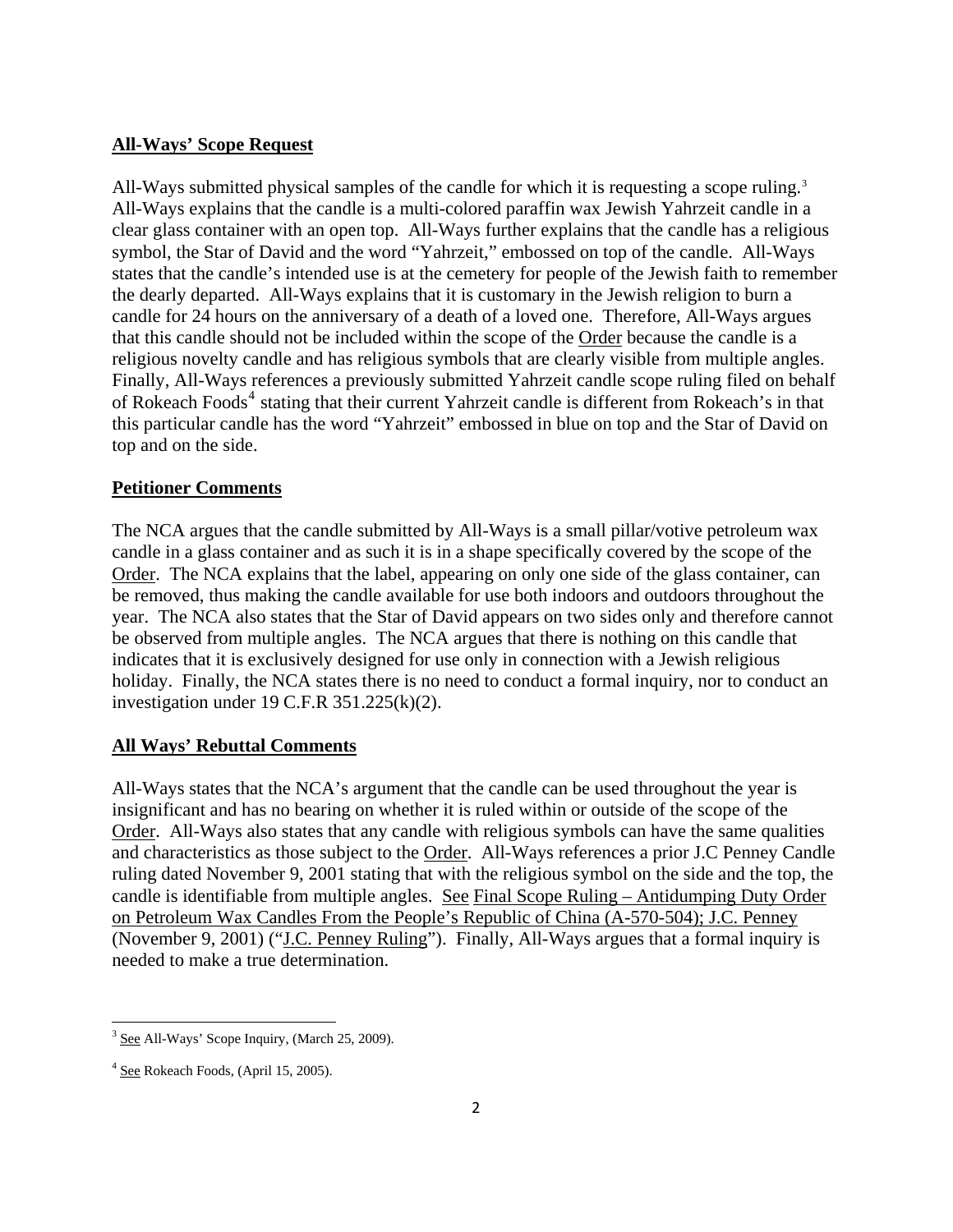### **Legal Framework**

The regulations governing the Department's antidumping scope determinations are found at 19 CFR 351.225. On matters concerning the scope of an antidumping duty order, the Department first examines the descriptions of the merchandise contained in the petition, the initial investigation and the determinations of the Secretary (including prior scope determinations) and the U.S. International Trade Commission ("ITC"). This determination may take place with or without a formal inquiry. If the Department determines that these descriptions are dispositive of the matter, the Department will issue a final scope ruling as to whether or not the subject merchandise is covered by the Order. See 19 CFR  $351.225(k)(1)$ .

Conversely, where the descriptions of the merchandise are not dispositive, the Department will consider the five additional factors set forth at 19 CFR 351.225(k)(2). These criteria are: (1) the physical characteristics of the merchandise; (2) the expectations of the ultimate purchasers; (3) the ultimate use of the product; (4) the channels of trade in which the product is sold; and (5) the manner in which the product is advertised and displayed. The determination as to which analytical framework is most appropriate in any given scope inquiry is made on a case-by-case basis after consideration of all evidence before the Department.

In this instant case, the Department has evaluated All-Ways' request in accordance with 19 CFR  $351.225(k)(1)$  and finds that the descriptions of the products contained in the petition, the initial investigation, and the determinations of the Secretary (including prior scope determinations) and the ITC are dispositive with respect to All-Ways' Memorial candle series. Therefore, for these candles, the Department finds it unnecessary to consider the additional factors set forth at 19 CFR 351.225(k)(2).

Documents and parts thereof from the underlying investigation that the Department deemed relevant to this scope ruling were made part of the record of this determination and are referenced herein. Documents that neither the Department nor the parties placed on the record do not constitute part of the administrative record for this scope determination.

In its petition of September 4, 1985, the NCA requested that the investigation cover:

{c}andles {which} are made from petroleum wax and contain fiber or paper-cored Wicks. They are sold in the following shapes: tapers, spirals, and straight-sided dinner candles; rounds, columns, pillars; votives; and various wax-filled containers. These candles may be scented or unscented and are generally used by retail consumers in the home or yard for decorative or lighting purposes.

See Antidumping Petition (September 4, 1985), at 7.

The Department defined the scope of the investigation in its notice of initiation. This scope language carried forward without change through the preliminary and final determinations of sales at less than fair value and the eventual antidumping duty order: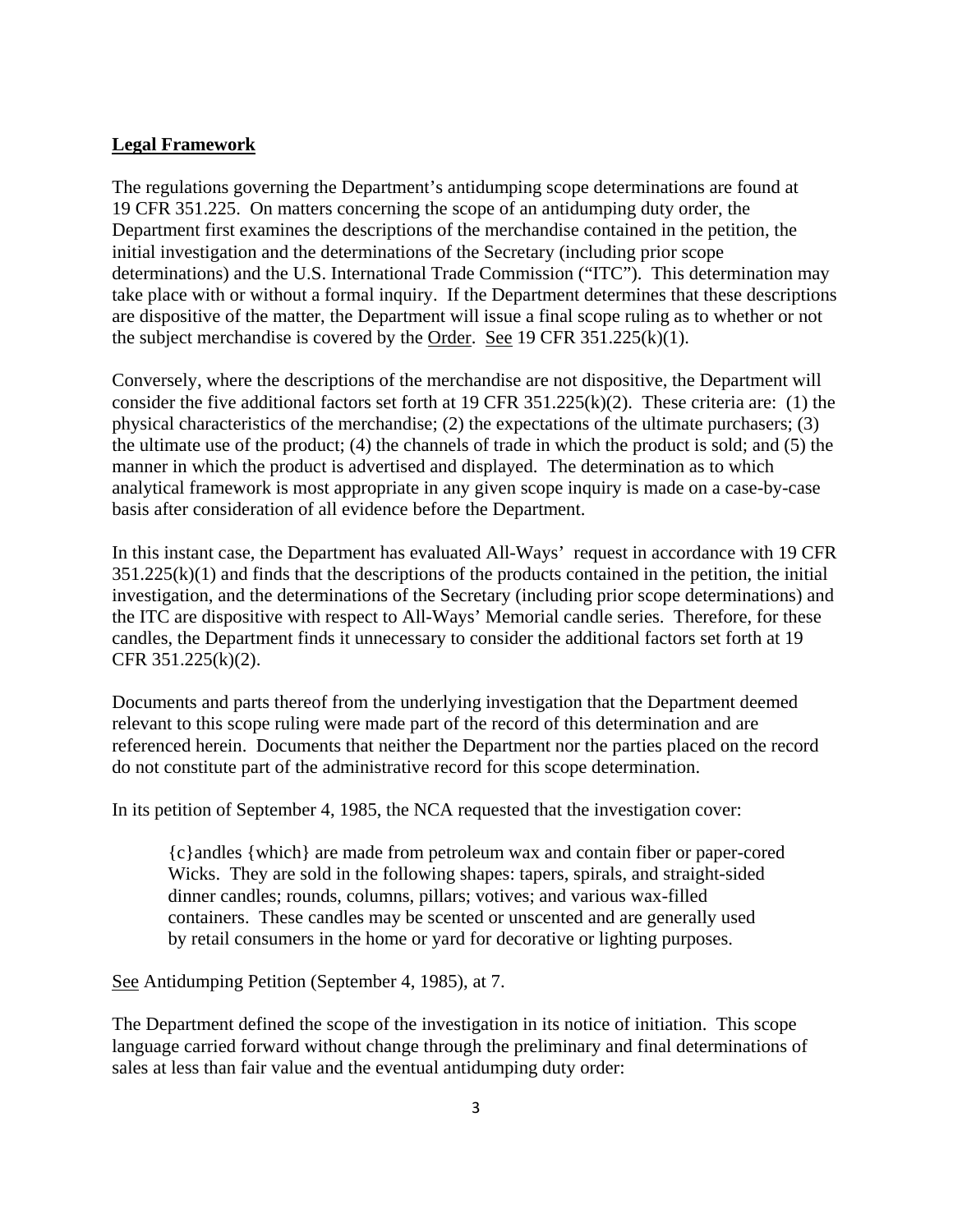{c}ertain scented or unscented petroleum wax candles made from petroleum wax and having fiber or paper-cored wicks. They are sold in the following shapes: tapers, spirals, and straight-sided dinner candles; rounds, columns, pillars, votives; and various waxfilled containers.

See Petroleum Wax Candles from the People's Republic of China: Initiation of Antidumping Duty Investigation, 50 FR 39743 (September 30, 1985); Petroleum Wax Candles from the People's Republic of China: Preliminary Determination of Sales at Less Than Fair Value, 51 FR 6016 (February 19, 1986); Petroleum Wax Candles from the People's Republic of China: Final Determination of Sales at Less Than Fair Value, 51 FR 25085 (July 10, 1986) ("Final Determination"); and Order.

The ITC adopted a similar definition of the "like product" subject to its determinations, noting that the investigations did not include "birthday, birthday numeral and figurine type candles." See Candles from the People's Republic of China: Determination of the Commission in Investigation No. 731-TA-282 (Final), Publication 1888 (August 1986) ("ITC Determination"), at 4, note 5, and A-2.

Also of relevance to the present scope inquiry are the Department's instructions to the U.S. Customs Service (now renamed U.S. Customs and Border Protection ("CBP")) (see Letter from the Director, Office of Compliance, to Burditt, Bowles & Radzius, Ltd., July 13, 1987) ("CBP Notice") issued in connection with a July 1987 scope determination concerning an exception from the Order for novelty candles that states:

The Department of Commerce has determined that certain novelty candles, such as Christmas novelty candles, are not within the scope of the antidumping duty order on petroleum-wax candles from the People's Republic of China (PRC). Christmas novelty candles are candles specially designed for use only in connection with the Christmas holiday season. This use is clearly indicated by Christmas scenes and symbols depicted in the candle design. Other novelty candles not within the scope of the order include candles having scenes or symbols of other occasions (e.g., religious holidays or special events) depicted in their designs, figurine candles, and candles shaped in the form of identifiable objects (e.g., animals or numerals).

#### See CBP Notice (emphasis added).

In November 2001, the Department changed its practice on the issue of candle shapes. See J.C. Penney Ruling. In this ruling, the Department reviewed the text of the scope of the Order, beginning with the text of the first sentence of the scope which covers "{c}ertain scented or unscented petroleum wax candles made from petroleum wax and having fiber or paper-cored wicks." See Order. The text following this broad inclusive sentence provides a list of shapes; this list is not modified by any express words of exclusivity. The result of our prior practice of not including within the scope of the Order candles of a shape other than those specifically listed in the Order was inconsistent with the fact that the candles were "scented or unscented petroleum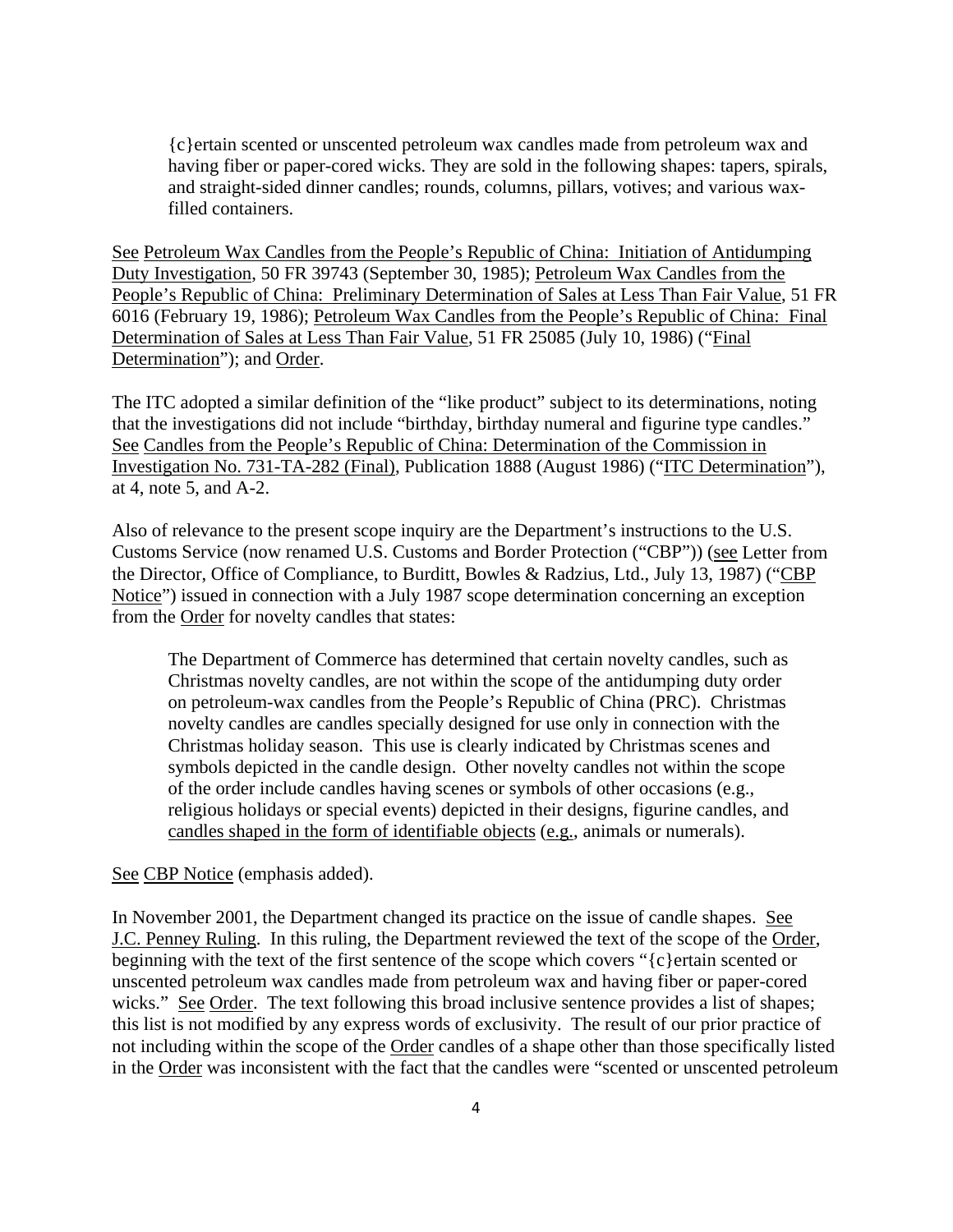wax candles made from petroleum wax and having fiber or paper-cored wicks."<sup>[5](#page-5-0)</sup> In the J.C. Penney Ruling, the Department determined to revise this practice because it had the effect of narrowing the broad coverage of the first sentence of the Order's scope. The list of shapes in the second sentence of the Order's scope does not provide a textual basis for such a narrowing of the coverage of the first sentence of the Order's scope. Accordingly, to give full effect to the first sentence of the inclusive language of the scope, the Department now will normally evaluate whether candles of a shape not listed by the inclusive language of the Order's scope are scented or unscented petroleum wax candles made from petroleum wax and having fiber or paper-cored wicks.

This approach of evaluating such candles in light of the entire text of the Order's scope is in keeping with the opinion of the Court of International Trade ("CIT"), noting that a better approach in scope rulings is to avoid subjective issues of intent and, instead, look to the petition's language to determine whether the class or kind of merchandise at issue was expressly included. See Duferco Steel, Inc. v. United States, 146 F. Supp. 2d 913 (May 29, 2001) ("Duferco Steel"). Such an approach is a departure from past CIT precedent that required the Department to give ample deference to the petitioner's intent when examining a petition's description of the subject merchandise. See, e.g., Torrington Co. v. United States, 995 F. Supp. 117, 121 (CIT 1998).

Although the specific scope decision in Duferco Steel has been overturned by the United States Court of Appeals of the Federal Circuit ("CAFC") in Duferco Steel, Inc. v. United States, 296 F.3d 1087 (Fed. Cir. 2002) ("Duferco Steel II"), we do not believe that the CAFC's decision undermines the Department's decision in the J.C. Penney Ruling. The plain language of the Order clearly states "{c}ertain scented or unscented petroleum wax candles made from petroleum wax and having fiber or paper-cored wicks . . . sold in the following shapes: tapers, spirals, and straight-sided dinner candles; rounds, columns, pillars, votives; and various waxfilled containers" are included within the scope of the Order. Thus, the Order offers a descriptive list of the shapes of candles included within the Order, but, as the courts have recognized, there is no requirement that every single product covered must be identified in the scope. More specifically, the CAFC has stated that "the petitions that led to the issuance of the order did not need to specifically identify the {product} in order to cover {it}; our precedent, to say nothing of the regulations, makes clear that neither a petition nor an antidumping or countervailing duty order requires that level of specificity."<sup>[6](#page-5-1)</sup> The CAFC further stated "{a}s a matter of law, a petition need not list the entire universe of products . . . in order {for the petition} to cover those products."<sup>[7](#page-5-2)</sup> Thus, as applied to this Order, there is no requirement, nor is it possible, for all the shapes of candles to be listed. $\frac{8}{5}$  $\frac{8}{5}$  $\frac{8}{5}$  In fact, if the list were exhaustive, there would have been no

<span id="page-5-3"></span><span id="page-5-0"></span><sup>&</sup>lt;sup>5</sup> See, e.g., Final Scope Ruling - Antidumping Duty Order on Petroleum Wax Candles From the People's Republic of China (A-570-504); Endar Corp. (January 11, 2000) ("Endar") (the Department found a "dragonfly" candle, in the shape of a rough-hewn stone with a dragonfly carved on top , to not be within scope because it is of a shape not listed by the scope), and Final Scope Ruling – Antidumping Duty Order on Petroleum Wax Candles From the People's Republic of China (A-570-504); American Drug Stores, Inc. (March 16, 1998) (the Department found a sphere or ball-shaped candle to not be within scope because it is a shape not listed by the scope).

<span id="page-5-2"></span><span id="page-5-1"></span> $6$  See Novosteel S.A. v. United States, 284 F.3d 1261, 1264 (Fed. Cir. 2002).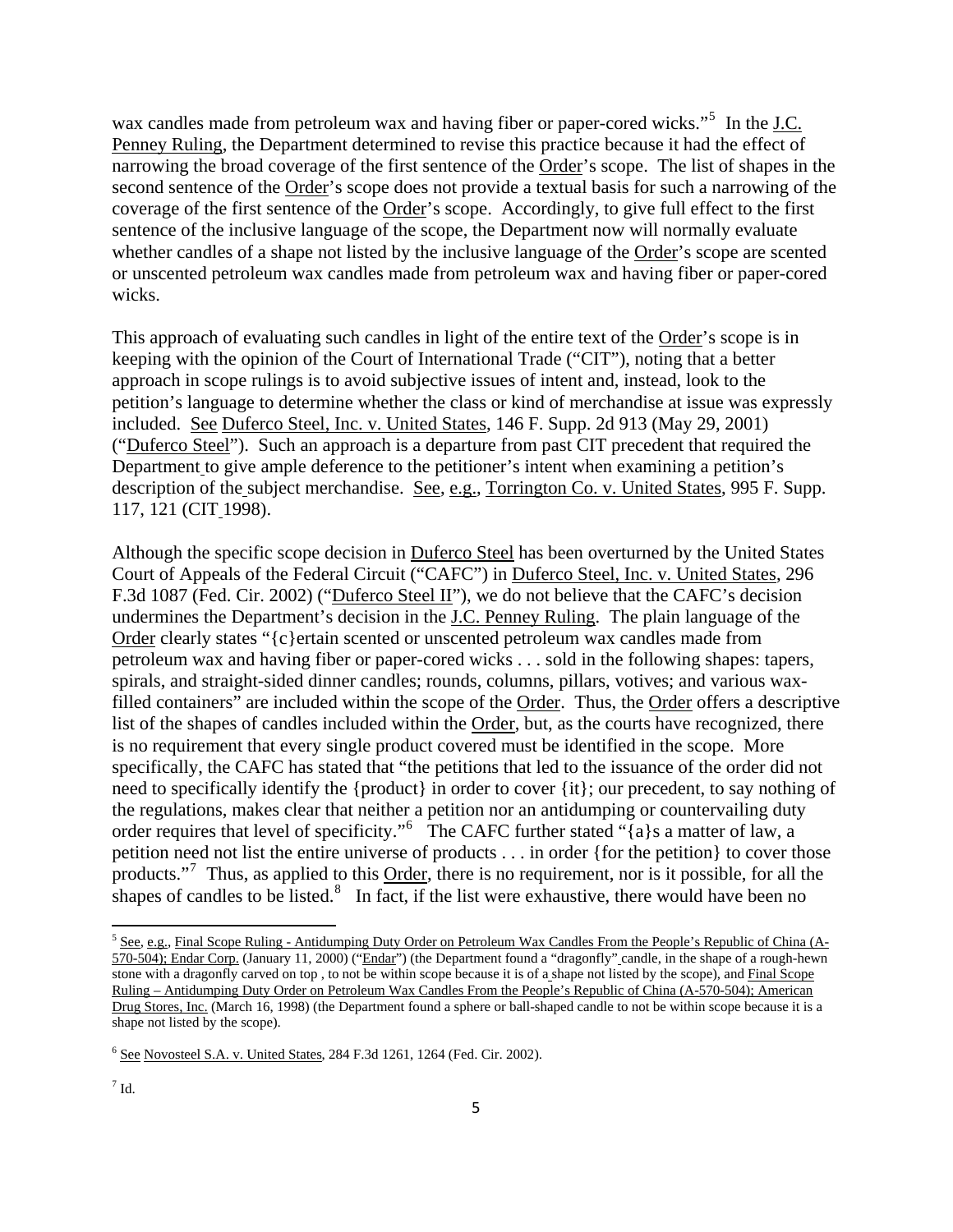need for the Department to determine whether any other candle that was not explicitly listed as a shape in the scope of the Order. However, the Department did render the novelty candle exception that offered a narrowly construed exception, leaving all other petroleum wax candles from the PRC covered by the Order.

If the Department determines that the candle is made from petroleum wax and has a fiber or paper-cored wick, but the candle possesses characteristics set out in the CBP Notice, it will not fall within the scope of the Order. In order for a candle to qualify for the novelty candle exception, the characteristic which is claimed to render it a novelty candle (i.e., the shape of an identifiable object or a holiday-specific design) should be easily recognizable in order for the candle to merit not being included within the scope of the Order. Specifically, among other determining factors, the Department will examine whether the characteristic is identifiable from most angles and whether or not it is minimally decorative, e.g., small and/or singularly placed on the candle. If the identifiable object or holiday-specific design is not identifiable from most angles, or if the design or characteristic is minimally decorative, the Department may determine that the candle is included within the scope of the Order. See J.C. Penney Corp. Ruling; Final Scope Ruling – Antidumping Duty Order on Petroleum Wax Candles From the People's Republic of China (A-570-504); San Francisco Candle Co. (Feb. 12, 2001) ("SFCC"); and Endar. If a candle does not possess the characteristics set out in the July 1987 novelty candle exception, and it is a scented or unscented candle having fiber or paper-cored wick, the Department will determine that the candle is within the scope of the Order.

#### **Analysis**

We find that the candle submitted by All-Ways is not in the shape of an identifiable object from multiple angles and is therefore within the Order pursuant to the CBP Notice.

Pursuant to the Department's change in practice, as described in the J.C. Penney Ruling, if a candle is not in a shape specifically listed in the scope of the Order, it will not automatically be excluded from the scope of the Order. Instead, the Department will normally evaluate whether the candle is a scented or unscented petroleum wax candle made from petroleum wax and having a fiber or paper-cored wick. The candle submitted by All-Ways is a petroleum wax candle with what appears to be a fiber or paper-cored cotton wick.<sup>[9](#page-6-0)</sup> Therefore, we must evaluate whether the characteristics of this candle would exclude it from the scope of the Order pursuant to the

<u> 1989 - Johann Stein, marwolaethau a gweledydd a ganlad y ganlad y ganlad y ganlad y ganlad y ganlad y ganlad</u>

<sup>8</sup> See Petroleum Wax Candles from China, USITC Pub. No. 3226 Investigation No. 731-TA-282 (Review) (August 1999) ("USITC Pub. No. 3226"), at 18 ("Candles come in a wide variety of shapes and sizes. Major U.S. candle manufacturers reportedly will offer 1,000 to 2,000 varieties of candles in their product lines.").

<span id="page-6-0"></span><sup>&</sup>lt;sup>9</sup> On October 6, 2006, the Department published its final determination of circumvention of the antidumping duty order on petroleum wax candles from the PRC. The Department determined that mixed-wax candles composed of petroleum wax and more than 50 percent or more palm and/or other vegetable oil-based waxes ("mixed-wax candles") are later-developed products of petroleum wax candles. In addition, the Department determined that mixed-wax candles containing any amount of petroleum are covered by the scope of the antidumping duty order on petroleum wax candles from the PRC. See Later-Developed Merchandise Anticircumvention Inquiry of the Antidumping Duty Order on Petroleum Wax Candles from the People's Republic of China: Affirmative Final Determination of Circumvention of the Antidumping Duty Order, 71 FR 59075 (October 6, 2006).